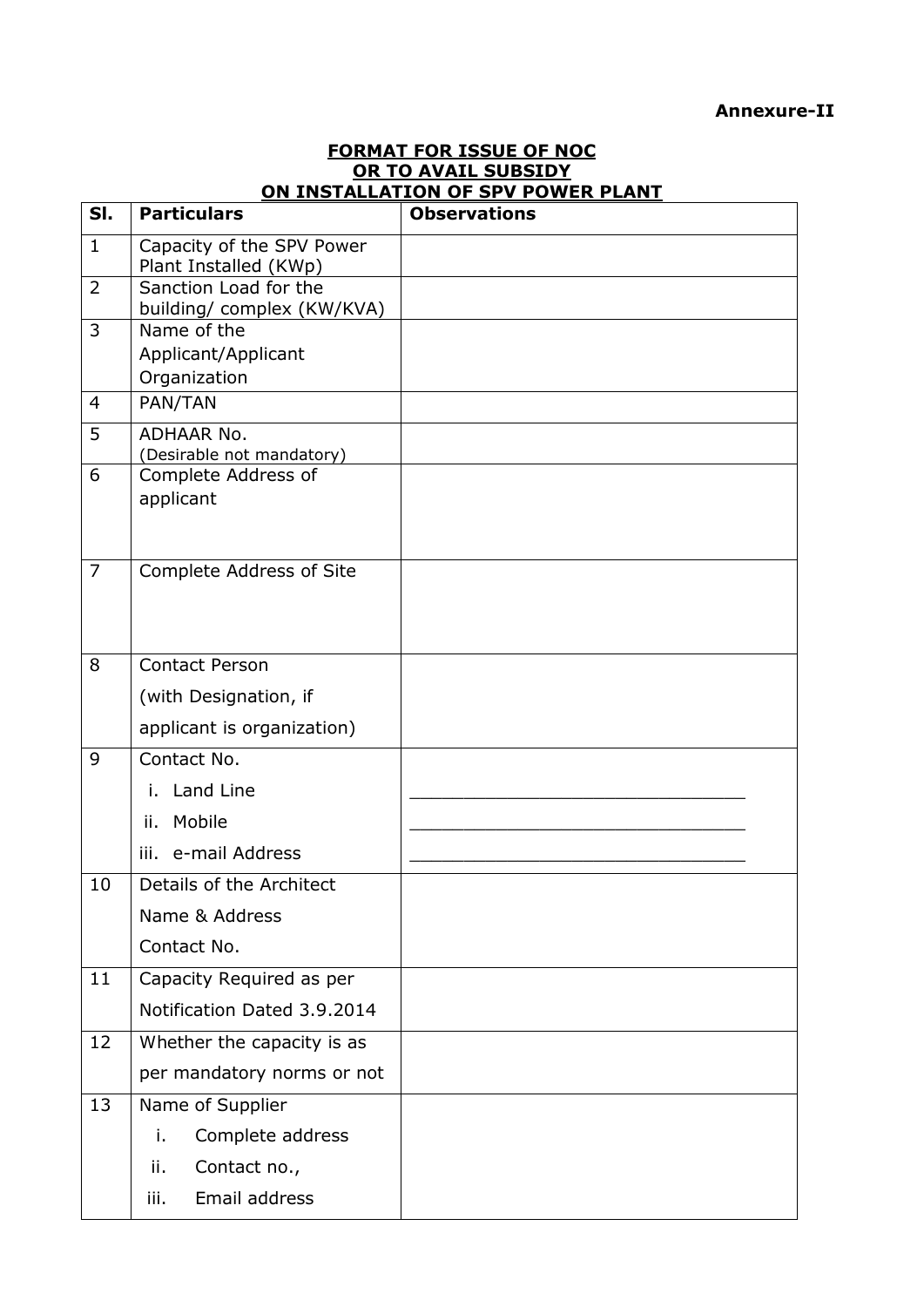| 14 | Whether the supplier is the                         |                                                           |
|----|-----------------------------------------------------|-----------------------------------------------------------|
|    | <b>MNRE</b> channel                                 |                                                           |
|    | partner/empanelled                                  |                                                           |
|    | manufacturer /supplier or<br>Dealer of MNRE channel |                                                           |
|    | partner/empanelled                                  |                                                           |
|    | manufacturer.                                       |                                                           |
| 15 | Validity of channel partner                         |                                                           |
|    | /Empanelment                                        |                                                           |
| 16 | Whether the system comply                           |                                                           |
|    | with MNRE/HAREDA                                    |                                                           |
|    | : Minimum technical<br>requirement                  |                                                           |
|    | (Please give                                        |                                                           |
|    | certification/declaration of                        |                                                           |
|    | <b>MNRE</b> channel                                 |                                                           |
|    | partner/empanelled                                  |                                                           |
|    | manufacturer in this regard)                        |                                                           |
| 17 | Cost of the installed system                        |                                                           |
| 18 | with 5 years AMC<br>Whether wants to claim the      |                                                           |
|    | subsidy                                             |                                                           |
|    | If yes, attach sanction of                          |                                                           |
|    | MNRE/HAREDA                                         |                                                           |
| 19 | Details of SPV Power Plant                          |                                                           |
|    | i. Installed Capacity                               |                                                           |
|    | ii. Type of SPV Plant                               | (i)<br>Off Grid/Grid interactive/Grid                     |
|    |                                                     | Connected with Net-Metering                               |
|    |                                                     |                                                           |
|    |                                                     | With Battery Bank/ Without Battery<br>(ii)<br><b>Bank</b> |
|    | iii.<br><b>Types of Module</b>                      | Mono Crystalline/Poly Crystalline/Thin Film               |
|    | Make of modules<br>iv.                              |                                                           |
|    | Rating of modules<br>v.                             |                                                           |
|    | No. of modules<br>vi.                               |                                                           |
|    | vii. No. of stings -                                |                                                           |
|    | a) in parallel and                                  |                                                           |
|    | b) in series                                        |                                                           |
|    | viii. List of Sr. No.                               | To be attached separately                                 |
| 20 | Details of PCU/Inverter:                            |                                                           |
|    | i.<br><b>Type</b>                                   |                                                           |
|    | <b>Rated Capacity</b><br>ii.                        |                                                           |
|    | Make<br>iii.                                        |                                                           |
|    | Sr. No.<br>iv.                                      |                                                           |
|    | Phase<br>v.                                         | Single Phase/ Three Phase                                 |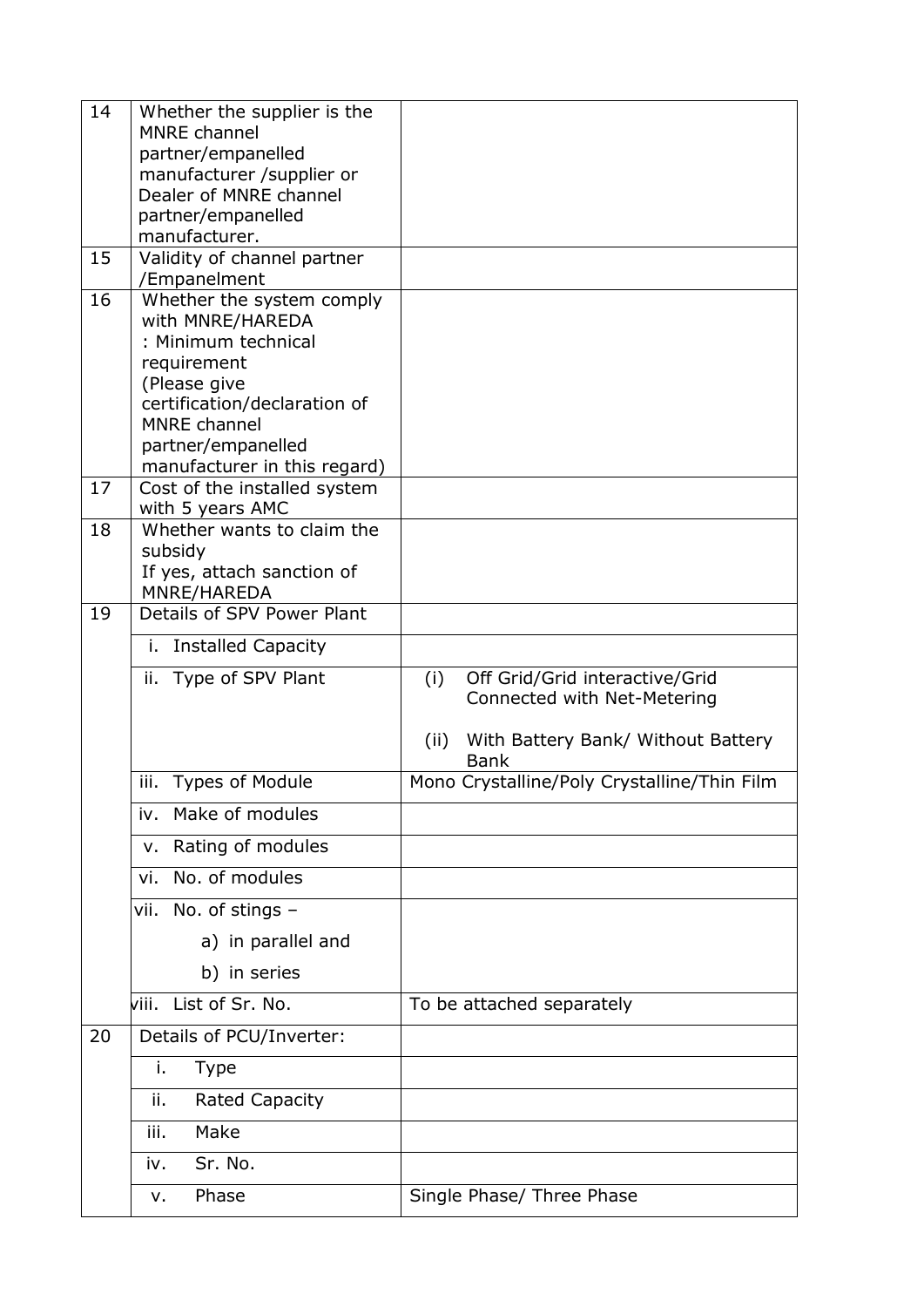| 21 | Details of Battery Bank<br>(if installed): |                           |
|----|--------------------------------------------|---------------------------|
|    | <b>Type</b><br>İ.                          |                           |
|    | ii.<br>Capacity                            |                           |
|    | iii.<br>Make                               |                           |
|    | Rating<br>IV.                              |                           |
|    | List of Sr. No.<br>$V_{\rm{H}}$            | To be attached separately |
| 22 | Details of Bank Account of                 | Name of Bank:             |
|    | Applicant                                  | Account No.               |
|    | (Attach cancelled Cheque)                  | Name as per account       |
|    |                                            | IFS Code                  |
| 23 | Any other field                            |                           |

## **Undertaking by the applicant:**

- a) I will not dismantle the system at any stage without prior written permission of Renewable Energy Department/HAREDA.
- b) I will regularly use and properly maintain the system and submit quarterly performance report for a minimum period of one year from the date of installation through Addl. Deputy Commissioner office.
- c) I have installed the system as per mandatory norms of Haryana Govt. for capacity of the system and the system comply with minimum technical specification of MNRE/HAREDA.
- d) The information given above is true and nothing has been concealed therein.
- e) I am not interested to claim the subsidy/ interested to claim the subsidy.

Dated:

(Signature of User/Authorized Signatory)

The list of document to be attached with this application:

 a) Registration Certificate of Society/Firm/ Hotels/ Hospitals/ Commercial Buildings or

Allotment letter of the plot on which Building is constructed

- b) Invoice of the System
- c) List of Sr. No. of modules
- d) Warranty certificates:
	- i. of modules
	- ii. of PCU/Inverter
- e) Guarantee Certificate of System(s) issued by manufacturer(s)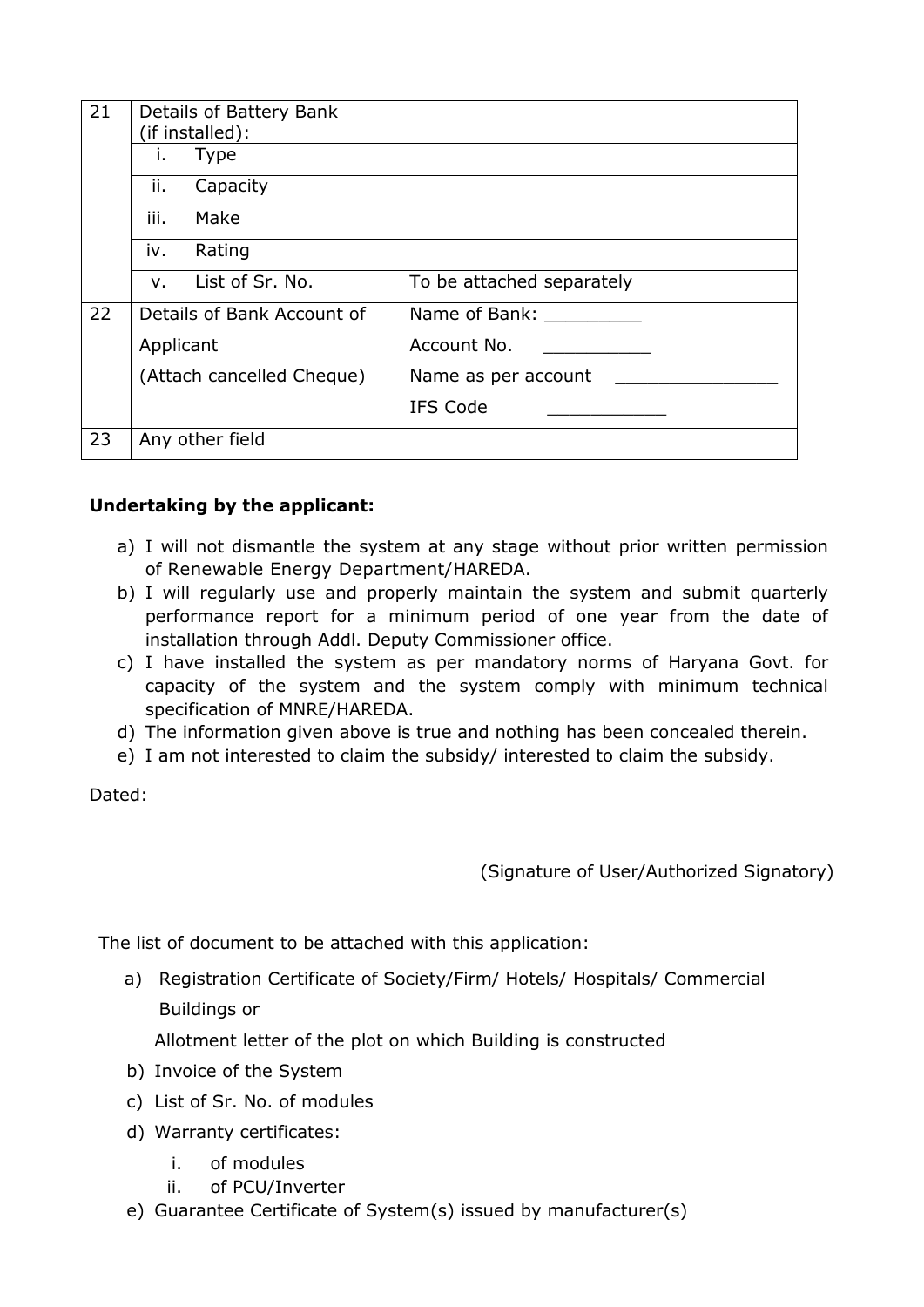- f) AMC certificate issued by supplier (if not mentioned in the bill)
- g) Joint Commissioning Report as per format.
- h) MNRE approved channel partners certificate.
- i) If supplier is dealer of MNRE channel partner/empanelled manufacturer, then attached dealership certificate.
- minimum technical specification of the system j) Certification/Declaration by manufacturer to comply with MNRE/HAREDA
- k) Test Certificates (i) of PCU/Inverter, (ii) Modules, (iii) Batteries
- l) Photograph(s) of installed system.

Verification by Project Officer:

 Copies of all the documents mentioned above have been verified with the originals and are attached herewith.

Dated:

 Project Officer Renewable Energy Department, District………..